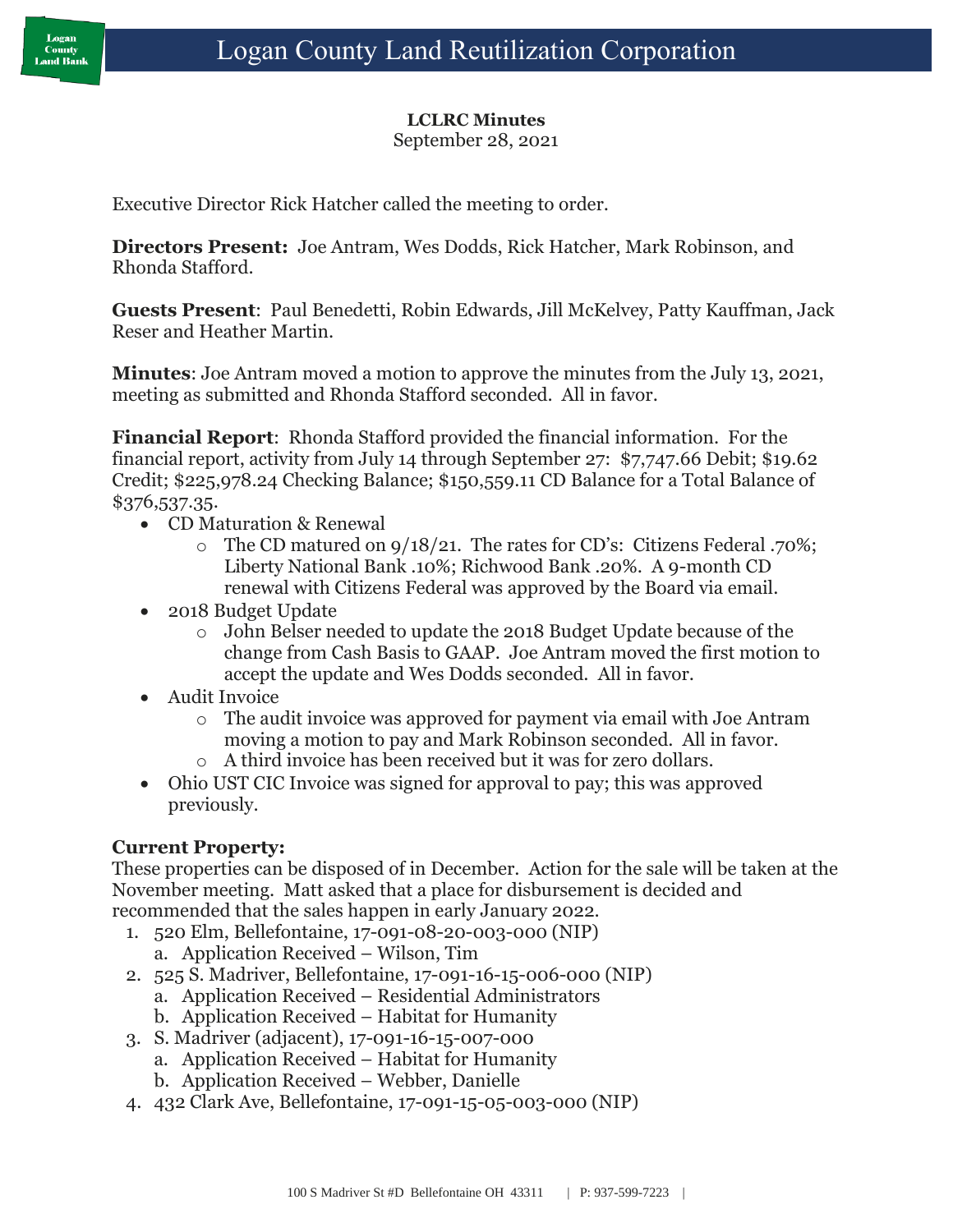#### Logan **County** Land Bank

# Logan County Land Reutilization Corporation

- a. Application Received Warner, Justin
- b. Application Received Rogan, Daniel
	- i. A complaint was received regarding a camper on the property with Rogan and others living in the camper. The Health Department and Code Enforcement have been in contact, and he was ordered to remove the camper. He has been non-compliant. Wes recommended a trespassing complaint be filed with the police department on behalf of the Land Bank. The Board agreed that this would be the next action and Wes will proceed with this action.
- 5. 111 Church St, DeGraff, 26-117-06-13-010-000 (NIP)
	- a. Application Received Purtee, Jenny
	- b. Application Received Idle, Michael
- 6. 228 Miami St, DeGraff, 26-117-06-06-008-000 (NIP)
	- a. Application Received Manning, John
- 7. 12045 St. Rt. 117, Belle Center, 36-007-13-01-015-000
	- a. Court Costs are \$690.29
	- b. Matt reported the application has been prepared to submit to State of Ohio. The next hope is that the project is accepted for remediation. If accepted the property will transfer out of the Land Bank to the USTCIC.
		- i. Joe Antram moved a motion to authorize Rick to sign documents to transfer the property to the USTCIC if it is requested, and Rhonda Stafford seconded. All in favor.

The cost will be around \$30,000 total, some of it may be reimbursable. It could take one to one and one-half years. The Board discussed the length of the process.

c. Rick provided the Board with information on a conference call that was held, and the discussion and actions taken.

## **Property Watch List**:

- 1. Property Update
	- o 305 N Oak St, Lakeview
		- Order of sale. Waiting for final court costs for confirmation to be filed.
	- o 250 Grove St, Lakeview
		- Motion for Default Judgement filed.
	- o 560 Lima St, Lakeview
		- Up for Sheriff's sale.
	- o 290 Bentz Ave, Lakeview
		- This property has sold.
	- o Cooper Avenue
		- The county wants the Land Bank to handle this.

### **Potential Properties:**

- 1. 121 E High St, Bellefontaine, 17-091-12-05-014-000
	- This property will be requested from the Auditor. Heather will send a letter to neighboring property owners regarding the availability of this property.
- 2. 124 Bristol Circle, Russells Point
	- This property sold at Auditor Sale.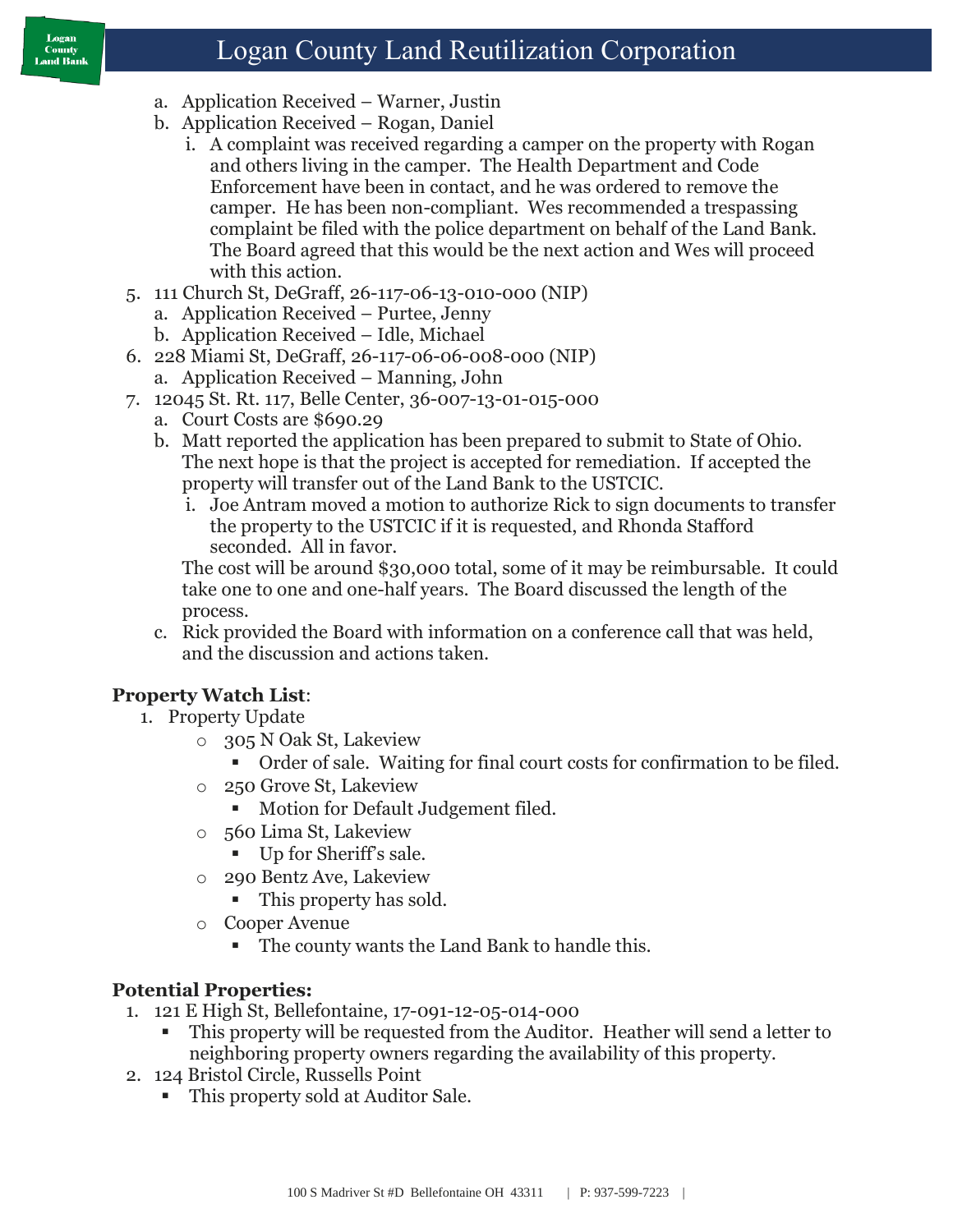#### Logan **County** Land Bank

# Logan County Land Reutilization Corporation

- 3. 128 Bristol Circle, Russells Point
	- This property sold at Auditor Sale.
- 4. Grove Street, Lakeview, 47-017-14-06-006-000
	- Rick will check this property. Matt recommends a firm disposition is decided before acquiring.
- 5. Grove Street, Lakeview, 47-017-14-06-005-000
	- Rick will check this property. Matt recommends a firm disposition is decided before acquiring.
- 6. 410 Union Street, Lakeview, 47-031-06-10-005-000
	- Rick will drive by the property. The neighbor is June Myers; there is a building encroaching on this property and Rick will contact the neighbor to see if there is interest in purchasing this parcel.
- 7. 168 N Sandusky, Rushsylvania
	- This property sold at Auditor Sale.
- 8. 112 114 N Detroit St, Bellefontaine
	- This property is up to date on taxes.
- 9. 505 Walker, Bellefontaine, 17-091-07-16-010-000
	- There's a deceased owner; foreclosure is needed. Rick will follow-up with Chelsea. This is an empty lot; CDBG money was used to demolition it.
- 10. 420 W Columbus, West Liberty, 20-144-12-07-006-000
	- Jill McKelvey presented information to the Board regarding this property. There's a huge hole in the roof. The Village mows the yard. The owner has been in prison. The Village would like to have something done with this property. Matt recommended an analysis be completed to discuss cost of demolition versus remediation. The Village has discussed Clean Ohio Grant, but 58 points are needed, and they have 54. Wes recommended the Village to reach out to the owner and see if he's cooperative of this property. Matt recommended that a title search be completed, so that information is at the ready when needed. Matt recommended the Village Solicitor complete this action. Matt will reach out to him.
		- Joe Antram moved the first motion to recommend the Land Bank pay for the title work with a maximum amount of \$750 and Wes Dodds seconded. All in favor.

## **New Business**:

- 1. Value of Property
	- o Currently there's an issue with how the Land Bank values property owned. Previously it was valued using the Auditor's valuation. Heather will reach out to Clark and Shelby County to see how they value property. Rick will also ask at the Land Bank Association meeting. Both will report at the next meeting on findings.
- 2. DTAC Funding
	- o DTAC Funding is \$130,292. The Land Bank is in a strong cash position for this. Thank you to the county for this funding.
- 3. Ohio Land Bank Association Meeting
	- o Rick will be attending the meeting on September 30.
- 4. Contractor Pre-Qualification Verification Forms